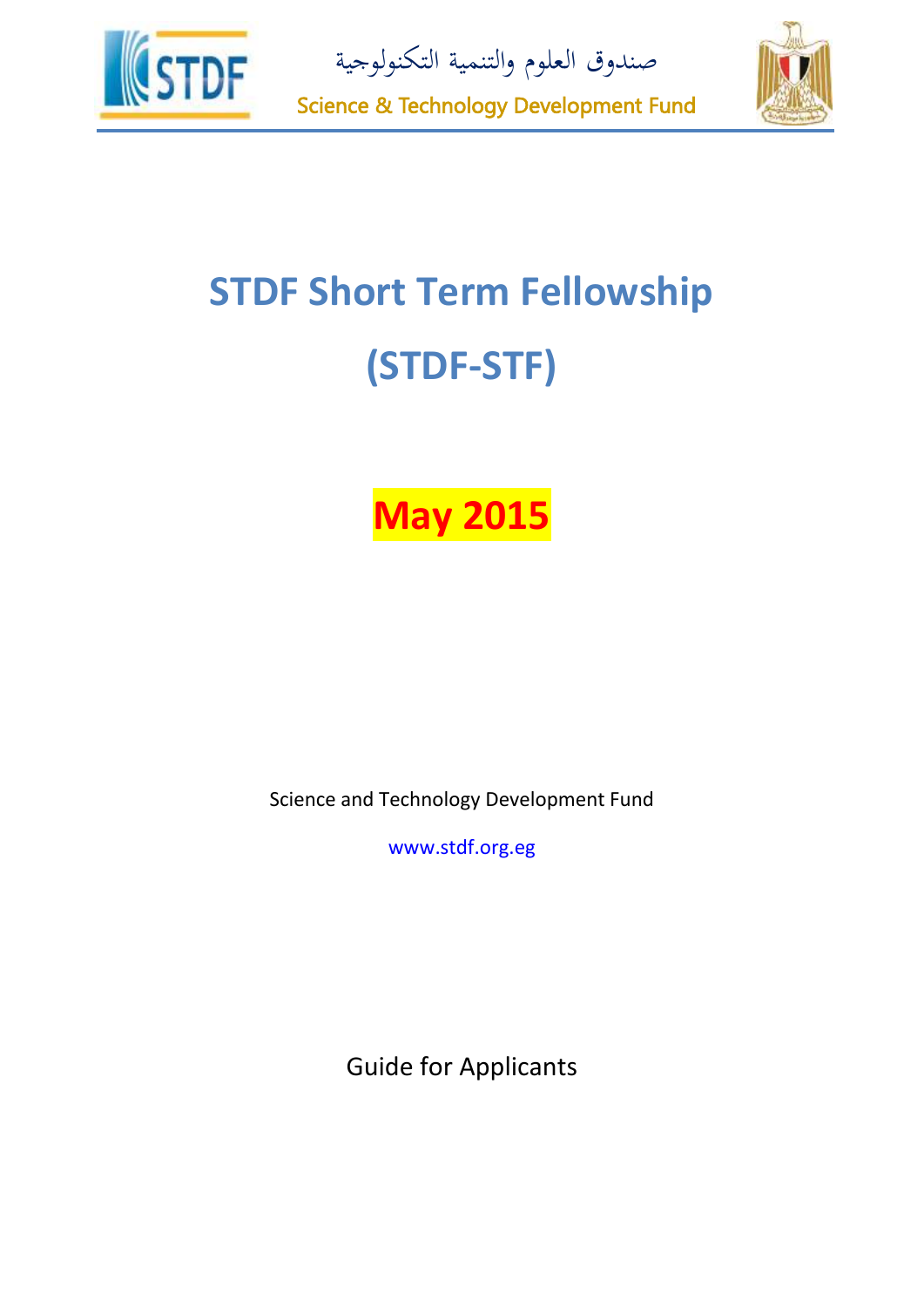

صندوق العلوم والتنمية التكنولوجية

Science & Technology Development Fund



## **I. Introduction**

The Science and Technology Development Fund (STDF) was established by Presidential decree number 218/2007. Its mandate is to promote science and technology (S&T) through funding scientific research and technological development in a way that supports the complete cycle of innovation. STDF's specific objectives are to improve Egypt's research and development (R&D) environment, to fund S&T activities and to develop the innovation capacity in Egypt. STDF implements its objectives within the context of the national S&T development strategy. Since its establishment, STDF has disbursed tens of millions of pounds to researchers in universities and research institutions to improve the research and development capacity in these institutions. The current program reflects STDF's intention to build upon what has been achieved so far in a more focused and efficient manner, to maximize the benefits, and to better utilize and develop the available national research capabilities in applications that meet the needs of society.

## **II. Grant Objectives**

The Science and Technology Development Fund – Short Term Fellowships (STDF-STF) are established to advance science by helping researchers visit foreign research institutions (universities, research institutes, …etc) to carry out basic and applied research projects jointly with foreign host professors or researchers. The aim is to help Egyptian researchers in learning, gaining international exposure, establishing international scientific links, and transferring research techniques and/or methodologies not generally available in the Home Institution. Applicants for STDF-STF fellowship should dedicate themselves to a research topic of particular importance and tangible outcomes.

#### **III. Eligibility**

- Applications are open for all Egyptians working in Egyptian universities and research institutes in all fields. Other Egyptians who are integrated within the Egyptian Science, Technology and Innovation (STI) system are also eligible to apply for the STDF-STF.
- In some cases and in the light of national priorities and the program's funding limitations, STDF-STF may be restricted to specific disciplines and with **limited number of fellowships**. **In this cycle, the following thematic areas are of priority:**
	- **1. Energy**
	- **2. Water desalination and water treatment**
	- **3. Agro., Food and Fisheries**
	- **4. Health**
	- **5. Smart Textiles**
	- **6. Archeology**
	- **7. Management of S&T**
	- **8. ICT applications in the above 7 mentioned thematic areas**
	- **9. Others**
- The fellowship is a personal, non-transferable award and is limited to a maximum of four months abroad (the fellowship should last at least 6 weeks and at most four months).
- Unofficial visits to universities and research institutes, lecture tours, and workshop and conference attendance cannot be supported through this program.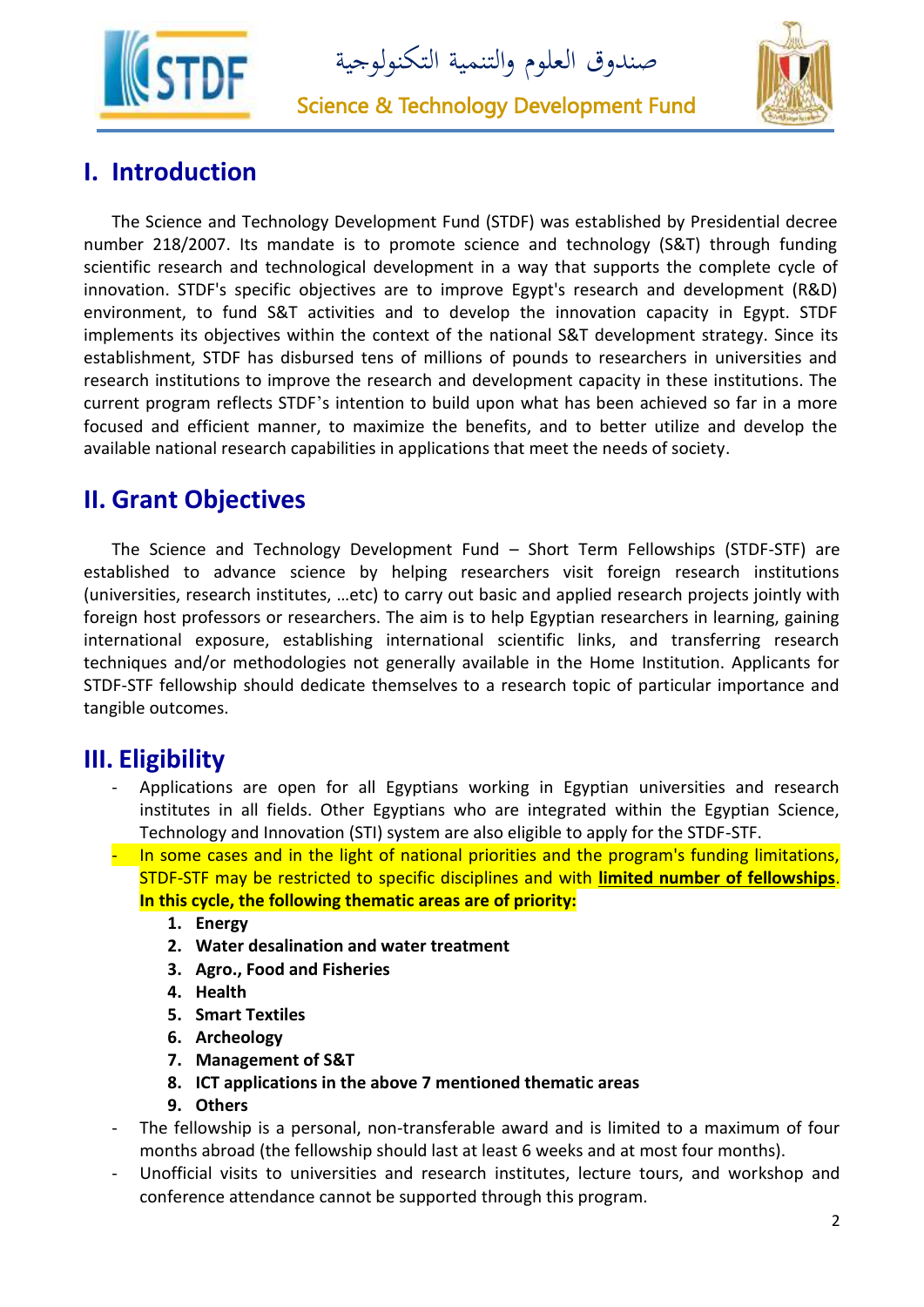



Science & Technology Development Fund

In conclusion, any researcher, faculty staff, or assistant (graduate student), is in principle eligible to apply for a STDF-STF fellowship. Applications are also open for faculty and research assistants (non-PhD holders) to carry out part of their MSc or PhD (well defined experiment) in a reputable laboratory abroad. In all cases, confirmation from a researcher abroad that he/she will provide thenecessary working resources in his/her research facility for the duration of the fellowship beingapplied for is required (acceptance letter).

### **IV.Grant Amounts**

#### **The grant is intended to cover:**

- **1.** *In Egypt:*the preparatory research that will be carried out in Egypt before travel, publication and patenting costs, and incentives. The costs of the preparatory research that will be carried out in Egypt before travel, publication and patenting costs, and incentives are fixed for all STDF-STF fellows, in spite of the host country or scientific degree of the applicant.
	- **a. Preparatory research expenses (maximum: EGP 15,000) (In EGYPT) – (Optional)** STDF will provide the STDF-STF fellow a lump sum of EGP 15,000 to be used in the implementation of the part of the research (preparatory stage) that will be carried out in Egypt before travel. STDF expects that all expenses necessary for completion of the project abroad will be met by the host institute (No bench fee).
	- **b. Publication costs (maximum: EGP 3,000) (In EGYPT)** One of the main objectives of this program is to encourage co-authorship and to raise the number of Egyptian publications in peer reviewed International journals. Accordingly, an allowance towards expenses for patenting or publication (if applicable) of the research findings made within the context of the fellowship in a peer reviewed International journal (with reasonable impact factor) in the field of specialization can be applied for together with the fellowship proposal. A maximum of EGP 3,000 can be provided per applicant upon providing a copy of the acceptance letter or reprints of the manuscript(s).
	- **c. Incentives (EGP 5,000) (In EGYPT)**  A sum of EGP 5,000 will be paid to the STDF-STF fellow following submission of the final technical report, and a co-authored manuscript (for PhD holders) or thesis (for graduate students).
- **2.** *Abroad:* the travel allowance, accommodation in the host country for the duration of the fellowship
	- **a. Travel allowance (maximum: EGP 15,000)**

The ceiling for this item is EGP 15,000 and covers one round-trip air ticket (the least expensive route via Egypt Air or Misr Travel), health insurance, and issuing of visa.

**b. Accommodation (Abroad)**

The value of the grant will be calculated by STDF according to the governing rules of the Mission Sector, Ministry of Higher Education. Accordingly, the monetary value of the grant may vary from a country to another depending on the cost of the living index of the host country.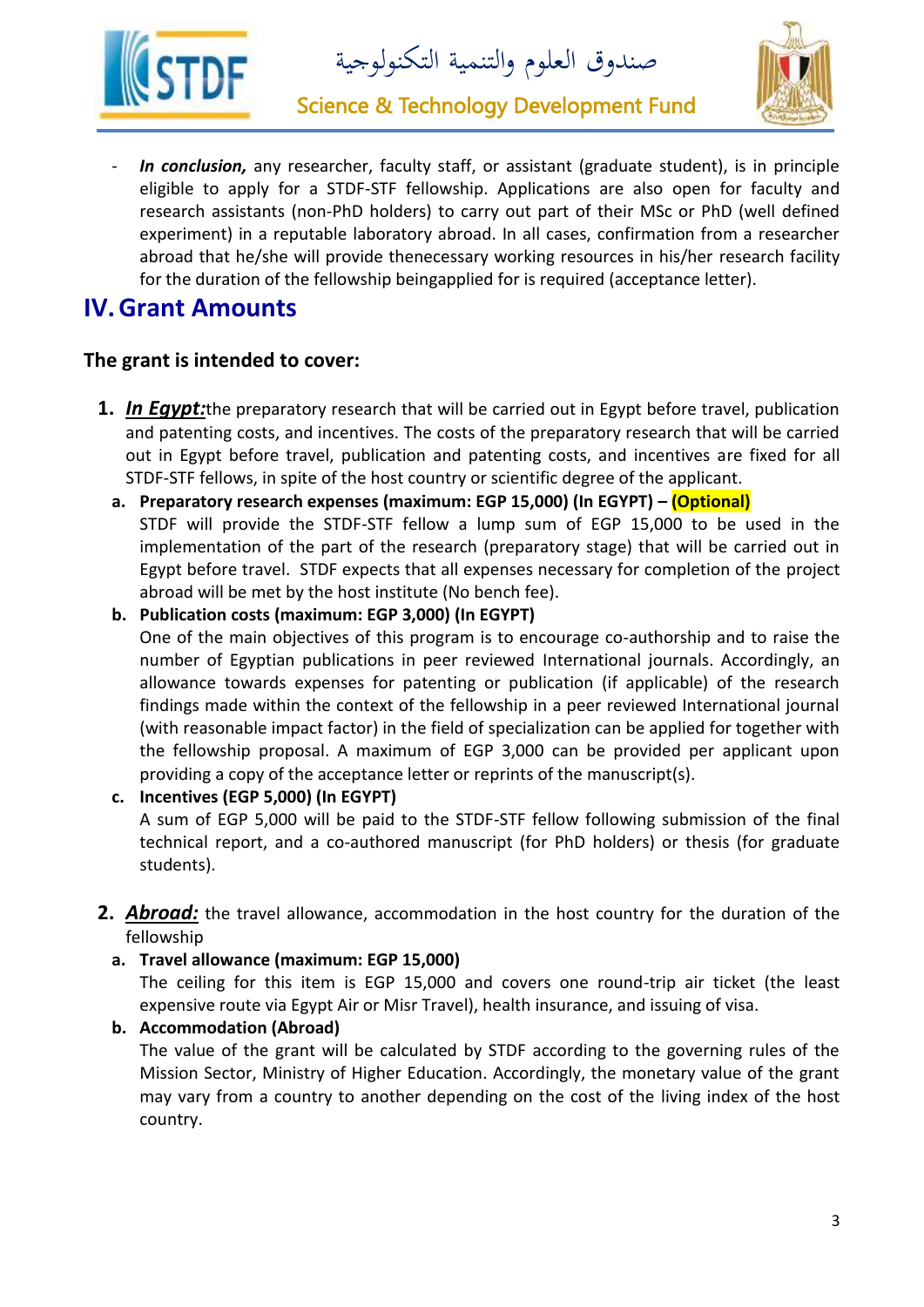

صندوق العلوم والتنمية التكنولوجية

Science & Technology Development Fund



## **V. Expected Outcomes**

#### **PhD Holders:**

- A reprint or acceptance letter of, at least, one co-authored manuscript in a relevant peer reviewed International journal with reasonable impact factor in the field of specialization. STDF must be acknowledged in the manuscript.
- Evidence for establishing cooperation between the fellow and the host institute abroad such as preparation of joint research proposals, twinning agreement and/or MoU, ..etc.

#### **Graduate students:**

- Successful implementation of at least one experiment (analysis) and inclusion of the obtained results in the thesis. A copy of thesis has to be submitted to STDF for verification and successful termination of the fellowship. STDF must be acknowledged in the thesis and extracted manuscripts.
- **E** Evidence for mastering new technique/technology.

#### **Unsuccessful termination of the fellowship:**

STDF-STF fellows who fail to meet the aforementioned conditions:

- will not be recommended for further STDF grants
- will not receive the incentives and cost of publication

## **VI.Project Follow-up**

Two technical progressreports shall be submitted by the fellow during the period of the project. Each technical report must be accompanied by a financial report with copies of all expenditure vouchers. The financial reports, as well as all the attached expenditure vouchers, must be signed and stamped by the official seal of the Home institution. Technical progress reports should be written using the standard STDF templates for progress reports. The reports should have a cover page, which contains the basic information about the project (viz., the project title, the type of grant, the fellow's name and affiliation, the project start and end dates, the project duration, the reporting period, the date of submitting the report, and the fellow's signature). In addition to the cover page, each of the two progress reports must include a number of main sections which contain all the necessary information, as detailed hereafter.

#### **Interim progress report:**

After completion of the part of the research (preparatory stage) that will be carried out in Egypt before travel (about 4 months from the project's start date), an interim progress report must be submitted, which includes the following main sections: (1) Objective(s) of the reporting period, (2) Technical/scientific accomplishments/activities, (3) The fellow's evaluation of the progress of the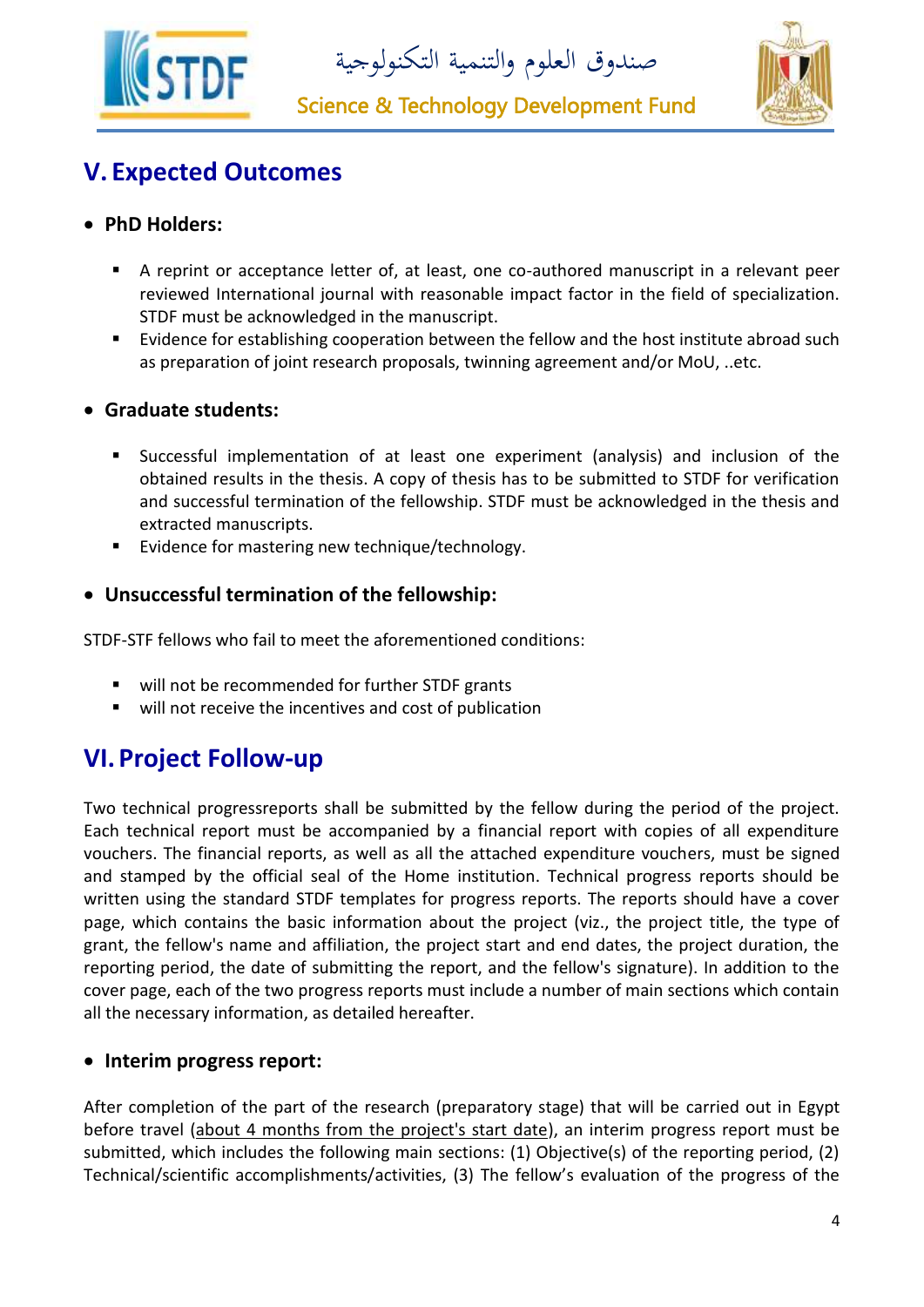



Science & Technology Development Fund

project, (4) Actual or expected problems encountered and resolutions, (5) Travel plan, and (6) Brief monetary report.

In cases where modifications in the original work plan are necessary, such modifications must be pre-approved by STDF, and the progress report should include a modified (updated) Gantt chart that takes the approved modifications into consideration.

#### **Final report:**

Within six months after return from abroad, the final report must be submitted (along with a thesis or a co-authored manuscript). It must include the following main sections: (1) Summary (in English and in Arabic), (2) Objectives of the project, (3) Technical/scientific accomplishments/activities, (4) The Gantt chart for the project period, (5) The fellow's evaluation of the outcome(s) of the project, (6) Actual problems encountered during the project execution and resolutions, and (7) Brief monetary report.

#### **Evaluation of technical reports:**

Submitted reports are evaluated by STDF, and feedback is sent to the fellow. If the project is unexplainably not performing according to the original proposal, STDF will take all measures in order to stop the project and recover the budget allocated.

In the event of receiving a progress report that is rejected by evaluators, STDF has the authority to impose additional follow-up reports (totally independent from the regular progress reports stated before). In the event that the evaluators of progress reports give a justified recommendation to terminate the project (for reasons including scientific misconduct by the PI, lack of seriousness,… etc.), STDF reserves the right to terminate the project, in which case STDF will recover all funds and expenses paid prior to the project termination date.

## **VII.General conditions**

- Once the duration of the fellowship is set in the application files, it cannot be changed.
- The fellowship is to be carried out on a full time basis (100%) and the fellows may not be engaged in any paid or salaried activities.
- If a fellowship is terminated prematurely, STDF must be notified promptly and any applicable funds must be reimbursed.
- Applications for the continuation of a STDF-STF may be submitted and will be considered in competition with other new applications on the basis of documented and measurable scientific achievements.
- Applications should not be too similar to a previously granted STDF project.
- The selection for a STDF-STF is a two-phase process; submitted applications will be evaluated by panels of experts, followed by invitation of successful applicants for interview.
- The panel decisions are final.